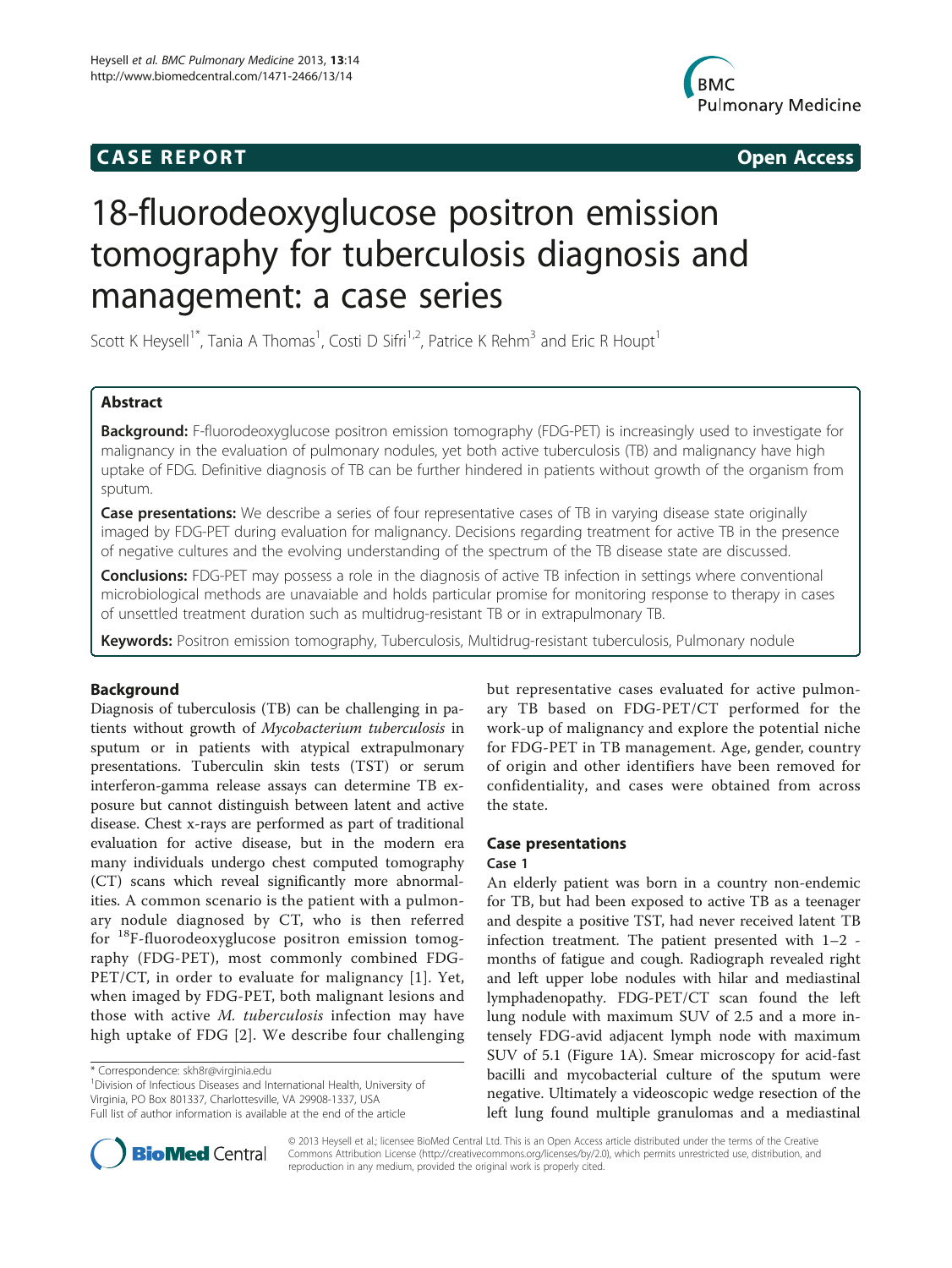lymph node biopsy grew pan-susceptible M. tuberculosis. The patient was started on four-drug anti-tuberculosis therapy, but was intolerant of pyrazinamide, thus ultimately completed a total of 9 months of treatment with complete symptom and radiographic resolution. There was no evidence of disease recurrence at 1 year of follow-up after treatment completion.

# Case 2

An elderly patient emigrated from a TB endemic country five years prior and had known TB contacts, was found to have a poorly differentiated squamous cell carcinoma of the cervix. The patient endorsed fatigue, a nonproductive cough and 10 pound weight loss in the antecedent 4 months. Pre-chemotherapy work-up included a positive TST. FDG-PET/CT was performed for cancer staging and demonstrated the cervix mass as well as an FDG avid, peripheral nodular lesion in the right upper lobe of the lung, measuring approximately  $1.6 \times 1.4$  cm and prominent hypermetabolic mediastinal lymph nodes adjacent to the right upper lobe bronchus, the largest with a maximum standardized uptake value (SUV) of 11 (Figure 1B). Three sputum samples were negative for

acid fast bacilli by smear microscopy. Given that the pulmonary imaging was atypical for metastatic cervical cancer and favored to represent TB infection, and that active TB could not be ruled out which carried significant patient care and infection control implications while hospitalized for urgent cancer therapy, the patient was started on 4-drug treatment for active pulmonary TB. After two months of therapy, excessive nausea precluded continuation of her TB treatment, all cultures remained negative, and thus no further therapy was immediately pursued. To date, the patient has not had return of TB symptoms, now greater than 6 months after conclusion of therapy.

#### Case 3

An elderly patient from a non-endemic TB country was incidentally found to have a right upper lobe lung mass detected on a CT scan of the head/neck performed for evaluation of transient ischemic attacks. He was a lifetime non-smoker and had no symptoms of active TB. However, the patient was treated for TB as a young adult with 6 months of isoniazid and 4-aminobenzoic acid. To further evaluate the lung mass FDG-PET/CT scan of the

<span id="page-1-0"></span>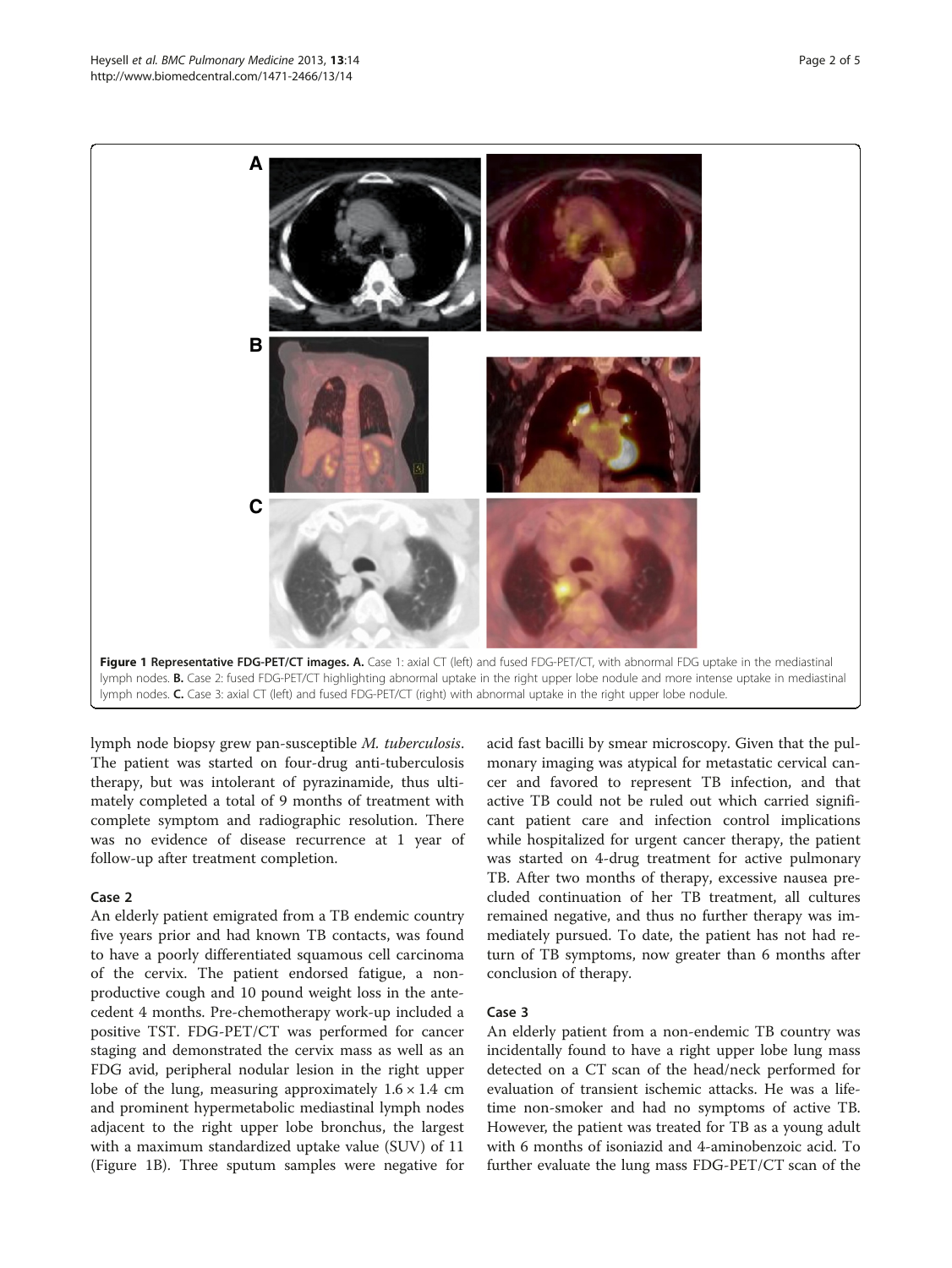<span id="page-2-0"></span>chest was performed and revealed a hypermetabolic nodular lesion measuring 3.0 cm with a peak SUV of 5.75; no metabolically active perihilar or mediastinal lymph nodes were seen (Figure [1C](#page-1-0)). While a videoscopic wedge resection of the mass was negative for malignancy, gross pathology revealed a central cavity abutting the pleura. Histology found granulomatous inflammation and immunohistochemical staining for M. tuberculosis demonstrated rare intracellular rod forms. Bacterial, fungal and mycobacterial cultures as well as M. tuberculosis PCR of the tissue were negative. Given the histopathology and FDG-PET findings, anti-tuberculosis treatment was recommended but the patient refused and was lost to follow-up.

# Case 4

An elderly patient from a TB endemic country who had been treated for active TB 50 years prior, presented with fever and cough of one week's duration following an international flight from the patient's country of origin. Chest x-ray revealed biapical pleural thickening, bronchiectasis and a patchy right hilar consolidation. Expectorated sputum samples and bronchioalveolar lavage were unremarkable and negative for acid fast bacilli. The patient was planning on returning to the home country by plane as soon as medically cleared. The patient also had a history of multiple urological malignancies. In this setting FDG-PET/CT was performed which confirmed the biapical thickening and linear densities of the apices, but was without any significant FDG uptake in the lungs or adjacent lymph nodes. He was discharged without TB treatment and all cultures finalized as negative.

# Conclusions

FDG-PET/CT is an increasingly accessed technology for evaluation of malignancy in areas of both high and low TB

prevalence [\[3\]](#page-4-0) and therefore understanding the potential impact for its use in TB diagnosis and management is important for clinicians ordering and interpreting FDG-PET/CT. FDG uptake reflects cell glycolysis and is found in activated macrophages and lymphocytes [\[4](#page-4-0)], both of which are prominent in TB and other granulomatous inflammatory processes, as well as in neoplastic cells. The rate of uptake is reported as a standardized uptake value (SUV), the regional radioactivity concentration divided by the total injected dose and adjusted to the patient weight [\[5](#page-4-0)]. The maximum SUV is elevated in active TB. For instance, in a study of 150 subjects undergoing work-up for pulmonary nodules at a South Korean hospital, 10 cases of active pulmonary TB were identified and 9 (90%) had nodules with a maximum SUV above the threshold of 2.5 [\[6\]](#page-4-0). In a separate study of 25 subjects with culture-confirmed pulmonary TB, the mean maximum SUV was  $4.96 \pm 1.61$  [\[7\]](#page-4-0). In addition, the maximum SUV declines on treatment, as demonstrated by a series of 21 HIV uninfected TB patients in whom the maximum SUV decreased by a median of 31% at one month of therapy [\[8\]](#page-4-0). Extrapulmonary sites of disease, particularly lymph nodes [[9](#page-4-0)], may have an even higher maximum SUV, as was observed in Case 2. While quantitative assessment of SUV cannot distinguish active tuberculosis from malignancy [\[10\]](#page-4-0), use of adjunctive tracers such as  ${}^{11}$ C-choline and  ${}^{18}$ Ffluorothymidine may provide improved discrimination. In a study of 97 patients with lung cancer, 14 with active pulmonary TB and 5 with non-tuberculous mycobacteria, the SUV of  $^{11}$ C-choline was low in active TB compared to lung cancer, and values of FDG and  $^{11}$ C-choline were both low in the patients with non-tuberculous mycobacteria [\[5\]](#page-4-0).

Studies in humans examining FDG-PET for distinguishing latent and active TB are limited, but in one report of 25 patients, pulmonary TB disease activity was scored based on histopathology, culture and response to antituberculosis treatment [[11](#page-4-0)]. FDG-PET/CT revealed a



unknown percentage will clear infection entirely, while the vast majority develop latency (adapted from [[10](#page-4-0), [11\]](#page-4-0)). Treatment of TB may eradicate all bacteria or leave a small population in a dormant non-replicating state. Populations with occasional replication termed "percolating" can be held under immunological control (noted by the dotted line) [\[10, 11](#page-4-0)]. Yet as bacterial burden increases, the risk of progression to active infection increases (noted by the hashed line). Cases 1–4 are presumptively placed along the proposed spectrum based on clinical, histopathological and microbiological studies and <sup>18</sup> F-fluorodeoxyglucose positron emission tomography (FDG-PET) avidity.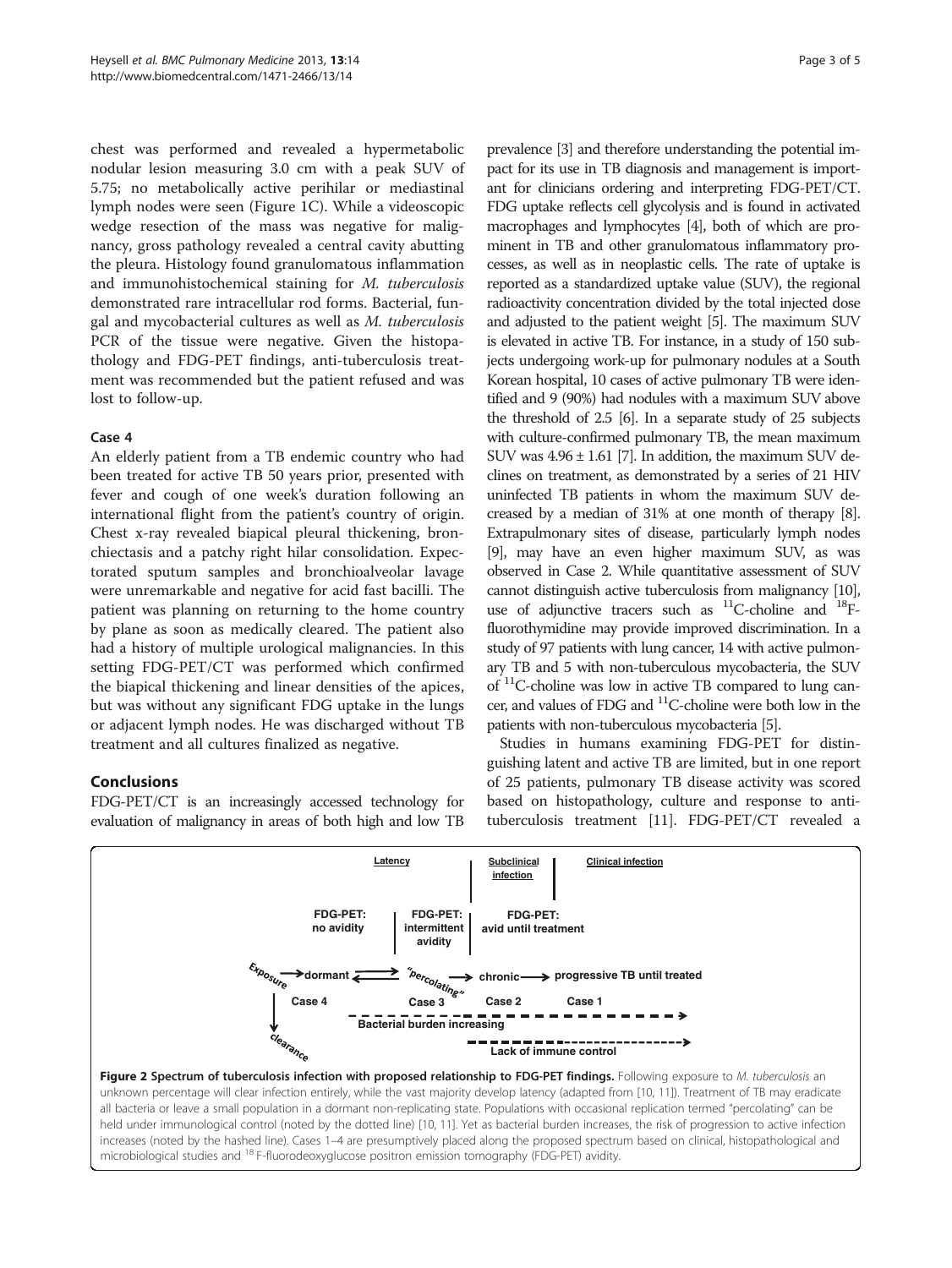significantly higher early and late phase SUV (60 and 120 minutes post-injection respectively) in patients with active compared to inactive TB [\[11\]](#page-4-0). Therefore a pulmonary nodule with high uptake on FDG-PET in a patient with evidence of TB exposure by positive TST or interferongamma release assay may tip the balance of treatment toward active TB, particularly if resection with histopathology and culture cannot be performed or if further immunosuppressing chemotherapy is immediately planned, as in Case 2.

Complicating the matter, however, is recent work in non-human primates that suggests the TB disease state may be more dynamic than previously believed [\[12,13](#page-4-0)]. Rather than simply latent or active, TB infection occupies a more diverse spectrum (Figure [2](#page-2-0)). In certain individuals a robust acquired immune response with T-cell priming may have eliminated infection completely while in others a quiescent infection remains with some mycobacteria persisting in non-replicating form [\[13,14\]](#page-4-0). In a small proportion of patients, the immune response has kept active infection of replicating mycobacteria at the sub-clinical level, while in other patients, active inflammation, TB replication, and symptoms propagate [[13, 14\]](#page-4-0). Therefore, high uptake of FDG by PET may represent ongoing active disease, as demonstrated by Case 1, or simply the host immune system activity that will ultimately prevail, such as could be argued for Case 3 (Figure [2\)](#page-2-0). Given such emerging evidence from nonhuman primates, we would not advocate for the immediate adoption of FDG-PET/CT in treatment decisions regarding TB latency. However the implications of FDG-PET/CT findings must be considered in patients for whom this modality was employed for another clinical indication, as exemplified by Case 2, in whom low-grade TB symptoms may have been masked by the concurrent malignancy.

Perhaps the most promising role of FDG-PET/CT is in the monitoring of therapeutic response in select cases of extrapulmonary TB where sputum culture is unavailable, or in multidrug-resistant (MDR)-TB where secondline drugs are less efficacious and definitive treatment duration is not known [\[15](#page-4-0)]. Extrapulmonary tuberculoma may persist with little change for years if imaged with conventional radiology [[16\]](#page-4-0). Uncontrolled case series have described the benefit of decreased FDG uptake following treatment in extrapulmonary sites of disease. In a series of 30 patients with TB of the spine for instance, the percent change in maximum SUV discriminated residual infection from successful treatment [\[17](#page-4-0)]. Another conceivable issue is that if imaged too early in the course of treatment, a paradoxical increase in FDG uptake may be observed due to immune reconstitution, however, this has not been observed in animal models [[14\]](#page-4-0). The use of FDG-PET/CT has only begun to be

reported for MDR-TB [\[18\]](#page-4-0), but in a murine model of TB treatment FDG uptake correlated with mycobacterial burden in the lung and decreased proportional to the degree of bactericidal activity of the drug regimen [\[19](#page-4-0)]. Furthermore, in a promising series of HIV co-infected TB patients from South Africa, the number of lymph node bastions was found predictive of response to drugsusceptible TB treatment and a surrogate marker for clinical MDR-TB [\[18](#page-4-0)]. Given that the cost of treating MDR-TB may be 100 times more expensive than drugsusceptible TB, the decision to extend or shorten treatment, in some cases upward of 24 months, may defray the cost of FDG-PET/CT in certain well-resourced settings. Despite conceptual appeal for the use of FDG-PET/CT in assessment of transmissibility or even relapse following therapy, as was done in part for Case 4, further data are required to support these applications.

In summary, FDG-PET/CT is an increasingly employed modality and TB clinicians should become familiar with its use. FDG-PET/CT may need to be interpreted in the context of distinguishing latent versus active disease, and it has the potential to become a tool in monitoring treatment response in select cases of extrapulmonary TB or multidrug-resistance.

# Consent

The Institutional Review Board at the University of Virginia approved this report.

#### Abbreviations

TB: Tuberculosis; TST: Tuberculin skin test; CT: Computed tomography; FDG-PET: <sup>18</sup> F-fluorodeoxyglucose positron emission tomography; SUV: Standardized uptake value..

#### Competing interests

The authors declare that they have no competing interest.

#### Authors' contributions

SKH conceived of the study, performed literature review and analysis, and drafted the manuscript. TAT participated in chart review and provided critical revision of the manuscript. CDS cared for cases, provided oversight of infection control, interpretation of the literature and critical revision of the manuscript. PKR analyzed the imaging and provided critical revision of the manuscript. ERH cared for cases, conceived of the study, and provided critical revision of the manuscript. All authors read and approved the final manuscript.

#### Acknowledgements

SKH was supported by National Institutes of Health grant K23AI099019 and the Burroughs Wellcome Fund/ American Society of Tropical Medicine and Hygiene, TAT by National Institutes of Health grant K23AI097197 and ERH in part by National Institutes of Health grant R01AI093358. Funders had no role in study design, data collection or analysis, decision to publish, or preparation of the manuscript.

#### Author details

<sup>1</sup> Division of Infectious Diseases and International Health, University of Virginia, PO Box 801337, Charlottesville, VA 29908-1337, USA. <sup>2</sup>Office of Hospital Epidemiology/Infection Prevention and Control, University of Virginia Health System, Charlottesville, USA. <sup>3</sup>Department of Radiology and Medical Imaging, University of Virginia, Charlottesville, USA.